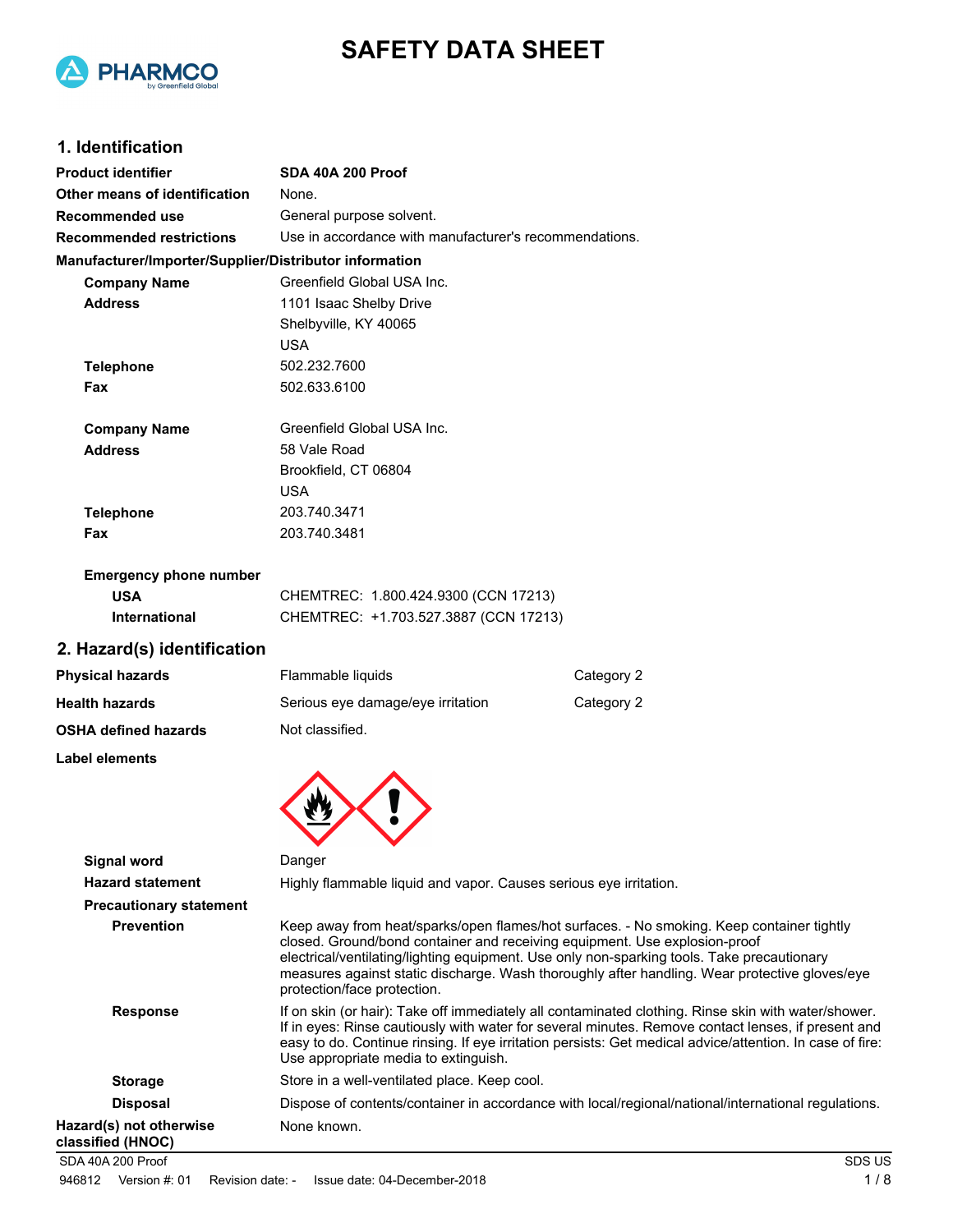### **3. Composition/information on ingredients**

## **Mixtures**

| <b>MIXTURES</b>                                                              |                                                                                                                                                                                                                                                                                                                      |                   |                 |
|------------------------------------------------------------------------------|----------------------------------------------------------------------------------------------------------------------------------------------------------------------------------------------------------------------------------------------------------------------------------------------------------------------|-------------------|-----------------|
| <b>Chemical name</b>                                                         |                                                                                                                                                                                                                                                                                                                      | <b>CAS number</b> | %               |
| Ethyl alcohol                                                                |                                                                                                                                                                                                                                                                                                                      | 64-17-5           | $92.18 - 99.60$ |
| tert-Butanol                                                                 |                                                                                                                                                                                                                                                                                                                      | 75-65-0           | $0.18 - 0.20$   |
| Sucrose octaacetate                                                          |                                                                                                                                                                                                                                                                                                                      | 126-14-7          | $0.10 - 0.21$   |
| Water                                                                        |                                                                                                                                                                                                                                                                                                                      | 7732-18-5         | $0.00 - 7.55$   |
| <b>Composition comments</b>                                                  | All concentrations are in percent by weight unless otherwise indicated.                                                                                                                                                                                                                                              |                   |                 |
| 4. First-aid measures                                                        |                                                                                                                                                                                                                                                                                                                      |                   |                 |
| <b>Inhalation</b>                                                            | Move to fresh air. Call a physician if symptoms develop or persist.                                                                                                                                                                                                                                                  |                   |                 |
| <b>Skin contact</b>                                                          | Take off immediately all contaminated clothing. Rinse skin with water/shower. Get medical<br>attention if irritation develops and persists.                                                                                                                                                                          |                   |                 |
| Eye contact                                                                  | Immediately flush eyes with plenty of water for at least 15 minutes. Remove contact lenses, if<br>present and easy to do. Continue rinsing. Get medical attention if irritation develops and persists.                                                                                                               |                   |                 |
| Ingestion                                                                    | Rinse mouth. Get medical attention if symptoms occur.                                                                                                                                                                                                                                                                |                   |                 |
| <b>Most important</b><br>symptoms/effects, acute and<br>delayed              | Headache. Severe eye irritation. Symptoms may include stinging, tearing, redness, swelling, and<br>blurred vision. Coughing.                                                                                                                                                                                         |                   |                 |
| Indication of immediate<br>medical attention and special<br>treatment needed | Provide general supportive measures and treat symptomatically. Thermal burns: Flush with water<br>immediately. While flushing, remove clothes which do not adhere to affected area. Call an<br>ambulance. Continue flushing during transport to hospital. Keep victim under observation.<br>Symptoms may be delayed. |                   |                 |
| <b>General information</b>                                                   | Take off all contaminated clothing immediately. Ensure that medical personnel are aware of the<br>material(s) involved, and take precautions to protect themselves. Wash contaminated clothing<br>before reuse. Show this safety data sheet to the doctor in attendance.                                             |                   |                 |
| 5. Fire-fighting measures                                                    |                                                                                                                                                                                                                                                                                                                      |                   |                 |
| Suitable extinguishing media                                                 | Water fog. Alcohol resistant foam. Dry chemical powder. Carbon dioxide (CO2).                                                                                                                                                                                                                                        |                   |                 |
| Unsuitable extinguishing<br>media                                            | Do not use water jet as an extinguisher, as this will spread the fire.                                                                                                                                                                                                                                               |                   |                 |
| Specific hazards arising from<br>the chemical                                | Vapors may form explosive mixtures with air. Vapors may travel considerable distance to a source<br>of ignition and flash back. During fire, gases hazardous to health may be formed. Combustion<br>products may include: carbon oxides.                                                                             |                   |                 |
| Special protective equipment<br>and precautions for firefighters             | Self-contained breathing apparatus and full protective clothing must be worn in case of fire.                                                                                                                                                                                                                        |                   |                 |
| <b>Fire fighting</b><br>equipment/instructions                               | In case of fire and/or explosion do not breathe fumes. Move containers from fire area if you can do<br>so without risk. Use water spray to keep fire-exposed containers cool.                                                                                                                                        |                   |                 |
| <b>Specific methods</b>                                                      | Use standard firefighting procedures and consider the hazards of other involved materials.                                                                                                                                                                                                                           |                   |                 |
| <b>General fire hazards</b>                                                  | Highly flammable liquid and vapor.                                                                                                                                                                                                                                                                                   |                   |                 |

#### **6. Accidental release measures**

Keep unnecessary personnel away. Keep people away from and upwind of spill/leak. Eliminate all ignition sources (no smoking, flares, sparks, or flames in immediate area). Wear appropriate protective equipment and clothing during clean-up. Do not touch damaged containers or spilled material unless wearing appropriate protective clothing. Ventilate closed spaces before entering them. Local authorities should be advised if significant spillages cannot be contained. For personal protection, see section 8 of the SDS. **Personal precautions, protective equipment and emergency procedures**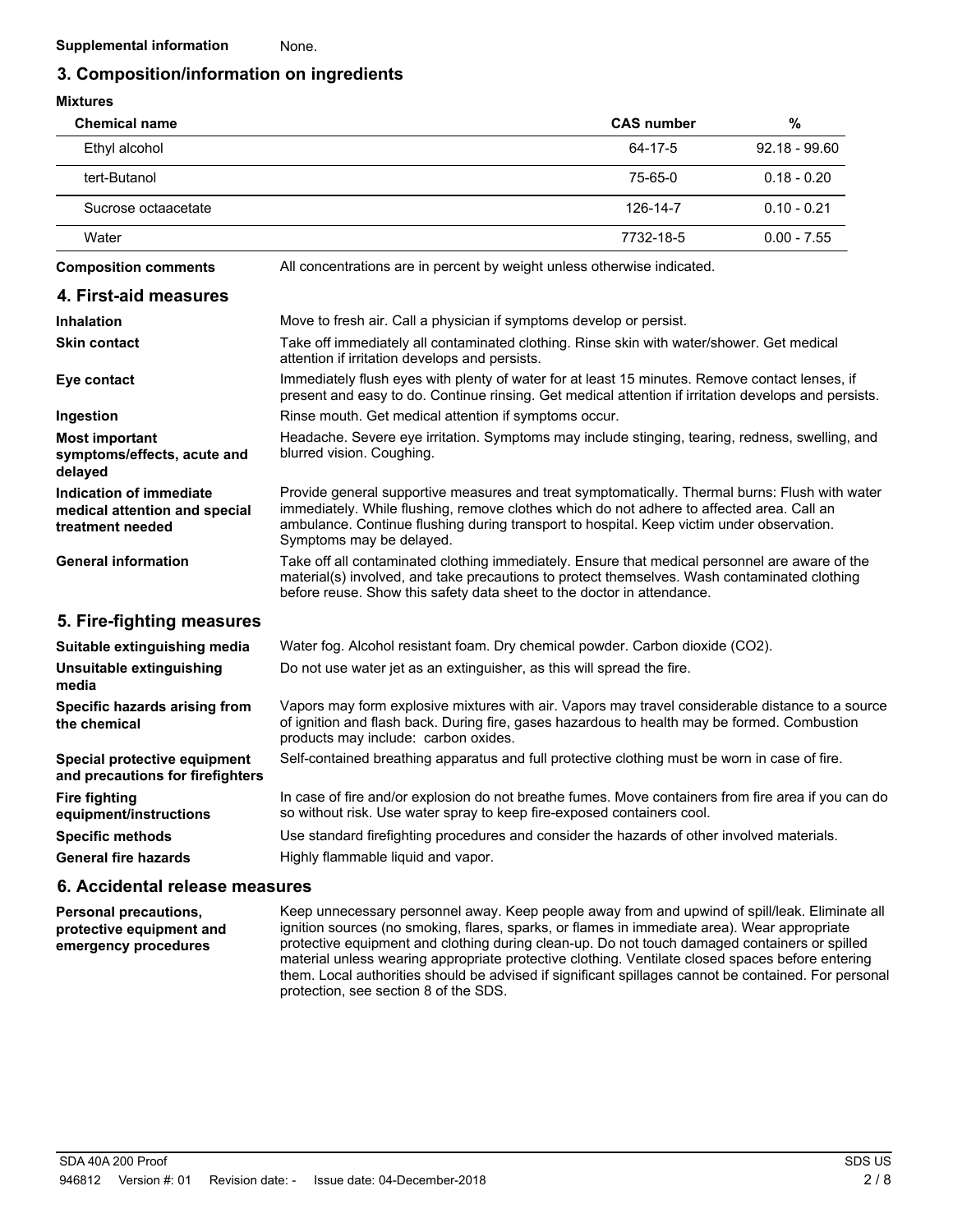| Methods and materials for<br>containment and cleaning up        | Eliminate all ignition sources (no smoking, flares, sparks, or flames in immediate area). Keep<br>combustibles (wood, paper, oil, etc.) away from spilled material. Take precautionary measures<br>against static discharge. Use only non-sparking tools. The product is completely soluble in water.                                                                                                                                                                                                                                                    |
|-----------------------------------------------------------------|----------------------------------------------------------------------------------------------------------------------------------------------------------------------------------------------------------------------------------------------------------------------------------------------------------------------------------------------------------------------------------------------------------------------------------------------------------------------------------------------------------------------------------------------------------|
|                                                                 | Large Spills: Stop the flow of material, if this is without risk. Dike the spilled material, where this is<br>possible. Use a non-combustible material like vermiculite, sand or earth to soak up the product<br>and place into a container for later disposal. Following product recovery, flush area with water.                                                                                                                                                                                                                                       |
|                                                                 | Small Spills: Absorb with earth, sand or other non-combustible material and transfer to containers<br>for later disposal. Wipe up with absorbent material (e.g. cloth, fleece). Clean surface thoroughly to<br>remove residual contamination.                                                                                                                                                                                                                                                                                                            |
| <b>Environmental precautions</b>                                | Never return spills to original containers for re-use. For waste disposal, see section 13 of the SDS.<br>Avoid discharge into drains, water courses or onto the ground.                                                                                                                                                                                                                                                                                                                                                                                  |
| 7. Handling and storage                                         |                                                                                                                                                                                                                                                                                                                                                                                                                                                                                                                                                          |
| <b>Precautions for safe handling</b>                            | Do not handle, store or open near an open flame, sources of heat or sources of ignition. Protect<br>material from direct sunlight. When using do not smoke. Explosion-proof general and local exhaust<br>ventilation. Take precautionary measures against static discharges. All equipment used when<br>handling the product must be grounded. Use non-sparking tools and explosion-proof equipment.<br>Avoid contact with eyes. Avoid prolonged exposure. Wear appropriate personal protective<br>equipment. Observe good industrial hygiene practices. |
| Conditions for safe storage,<br>including any incompatibilities | Keep away from heat, sparks and open flame. Prevent electrostatic charge build-up by using<br>common bonding and grounding techniques. Store in a cool, dry place out of direct sunlight. Store<br>in tightly closed container. Store in a well-ventilated place. Keep in an area equipped with<br>sprinklers. Store away from incompatible materials (see Section 10 of the SDS).                                                                                                                                                                       |
|                                                                 | .                                                                                                                                                                                                                                                                                                                                                                                                                                                                                                                                                        |

# **8. Exposure controls/personal protection**

| <b>Occupational exposure limits</b>         |                                                                                  |                                                                                                                                                                                                                                                                                                                                                                                                         |
|---------------------------------------------|----------------------------------------------------------------------------------|---------------------------------------------------------------------------------------------------------------------------------------------------------------------------------------------------------------------------------------------------------------------------------------------------------------------------------------------------------------------------------------------------------|
| <b>Components</b>                           | US. OSHA Table Z-1 Limits for Air Contaminants (29 CFR 1910.1000)<br><b>Type</b> | <b>Value</b>                                                                                                                                                                                                                                                                                                                                                                                            |
| Ethyl alcohol (CAS 64-17-5)                 | PEL                                                                              | 1900 mg/m3                                                                                                                                                                                                                                                                                                                                                                                              |
|                                             |                                                                                  | 1000 ppm                                                                                                                                                                                                                                                                                                                                                                                                |
| <b>US. ACGIH Threshold Limit Values</b>     |                                                                                  |                                                                                                                                                                                                                                                                                                                                                                                                         |
| <b>Components</b>                           | <b>Type</b>                                                                      | <b>Value</b>                                                                                                                                                                                                                                                                                                                                                                                            |
| Ethyl alcohol (CAS 64-17-5)                 | <b>STEL</b>                                                                      | 1000 ppm                                                                                                                                                                                                                                                                                                                                                                                                |
| US. NIOSH: Pocket Guide to Chemical Hazards |                                                                                  |                                                                                                                                                                                                                                                                                                                                                                                                         |
| <b>Components</b>                           | <b>Type</b>                                                                      | <b>Value</b>                                                                                                                                                                                                                                                                                                                                                                                            |
| Ethyl alcohol (CAS 64-17-5)                 | <b>TWA</b>                                                                       | 1900 mg/m3                                                                                                                                                                                                                                                                                                                                                                                              |
|                                             |                                                                                  | 1000 ppm                                                                                                                                                                                                                                                                                                                                                                                                |
| <b>Biological limit values</b>              | No biological exposure limits noted for the ingredient(s).                       |                                                                                                                                                                                                                                                                                                                                                                                                         |
| Appropriate engineering<br>controls         | acceptable level. Provide eyewash station and safety shower.                     | Explosion-proof general and local exhaust ventilation. Good general ventilation should be used.<br>Ventilation rates should be matched to conditions. If applicable, use process enclosures, local<br>exhaust ventilation, or other engineering controls to maintain airborne levels below recommended<br>exposure limits. If exposure limits have not been established, maintain airborne levels to an |
|                                             | Individual protection measures, such as personal protective equipment            |                                                                                                                                                                                                                                                                                                                                                                                                         |
| <b>Eye/face protection</b>                  | Chemical goggles are recommended.                                                |                                                                                                                                                                                                                                                                                                                                                                                                         |
| <b>Skin protection</b>                      |                                                                                  |                                                                                                                                                                                                                                                                                                                                                                                                         |
| <b>Hand protection</b>                      |                                                                                  | Wear appropriate chemical resistant gloves. Suitable gloves can be recommended by the glove<br>supplier. Be aware that the liquid may penetrate the gloves. Frequent change is advisable.                                                                                                                                                                                                               |
| <b>Skin protection</b>                      |                                                                                  |                                                                                                                                                                                                                                                                                                                                                                                                         |
| Other                                       | Wear appropriate chemical resistant clothing.                                    |                                                                                                                                                                                                                                                                                                                                                                                                         |
| <b>Respiratory protection</b>               | organic vapor cartridge.                                                         | If engineering controls do not maintain airborne concentrations below recommended exposure<br>limits (where applicable) or to an acceptable level (in countries where exposure limits have not<br>been established), an approved respirator must be worn. Respirator type: Chemical respirator with                                                                                                     |
| <b>Thermal hazards</b>                      | Wear appropriate thermal protective clothing, when necessary.                    |                                                                                                                                                                                                                                                                                                                                                                                                         |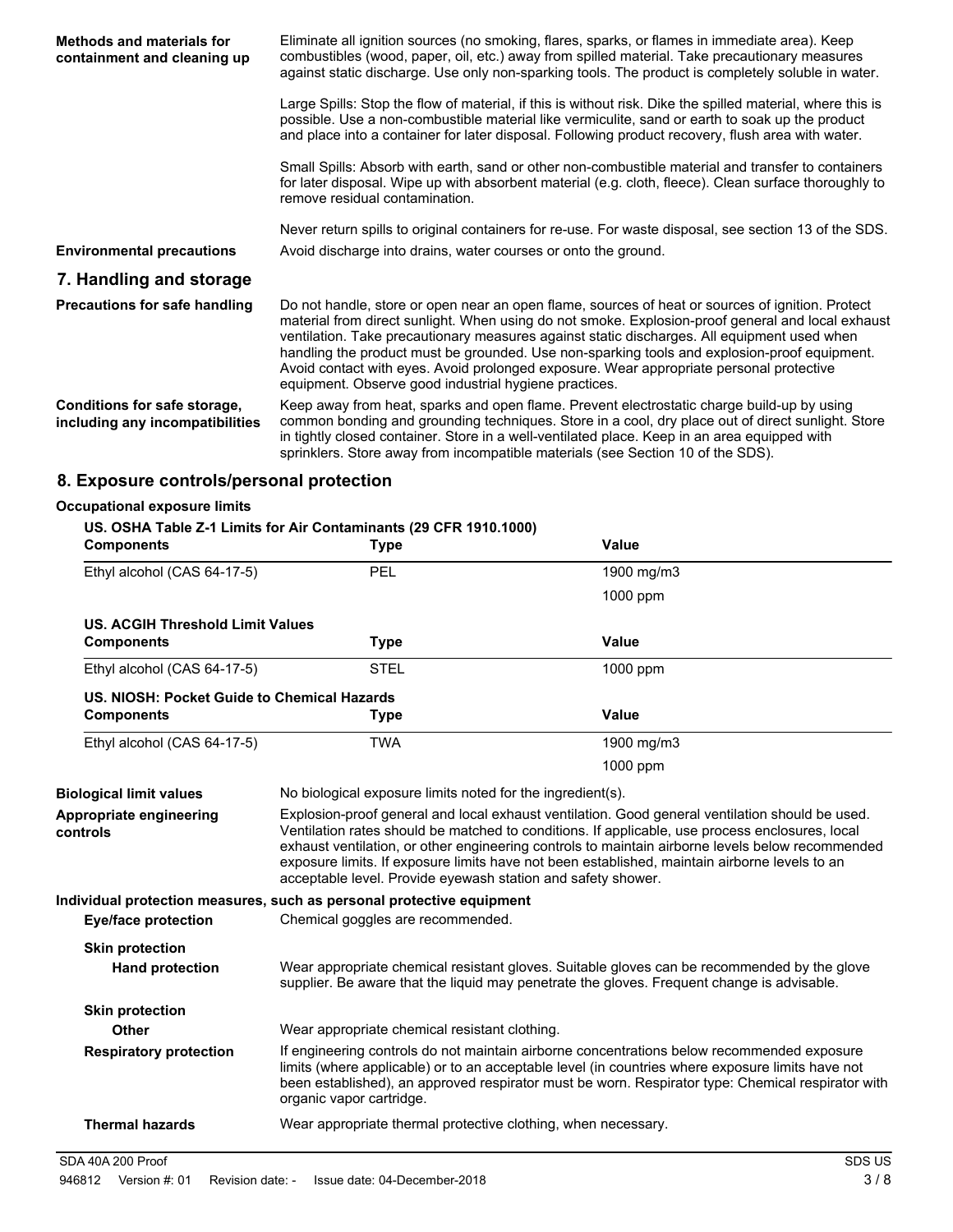When using do not smoke. Always observe good personal hygiene measures, such as washing after handling the material and before eating, drinking, and/or smoking. Routinely wash work clothing and protective equipment to remove contaminants.

### **9. Physical and chemical properties**

| <b>Appearance</b>                                 |                                                                                                                                                                          |
|---------------------------------------------------|--------------------------------------------------------------------------------------------------------------------------------------------------------------------------|
| <b>Physical state</b>                             | Liquid.                                                                                                                                                                  |
| <b>Form</b>                                       | Liquid.                                                                                                                                                                  |
| Color                                             | Clear liquid; invisible vapor.                                                                                                                                           |
| Odor                                              | Sweet. Alcohol odor.                                                                                                                                                     |
| <b>Odor threshold</b>                             | Not available.                                                                                                                                                           |
| рH                                                | Not available.                                                                                                                                                           |
| Melting point/freezing point                      | -173.2 - -74.2 °F (-114 - -59 °C)                                                                                                                                        |
| Initial boiling point and boiling<br>range        | 172.9 - 176.4 °F (78.3 - 80.2 °C)                                                                                                                                        |
| <b>Flash point</b>                                | 57.2 - 62.6 °F (14.0 - 17.0 °C) Closed Cup                                                                                                                               |
| <b>Evaporation rate</b>                           | $2.8 - 3.3$ (butyl acetate = 1)                                                                                                                                          |
| Flammability (solid, gas)                         | Not applicable.                                                                                                                                                          |
| Upper/lower flammability or explosive limits      |                                                                                                                                                                          |
| <b>Flammability limit - lower</b><br>$(\% )$      | 3.3 % v/v (100% Ethyl alcohol)                                                                                                                                           |
| <b>Flammability limit - upper</b><br>$(\% )$      | 19 % v/v (100% Ethyl alcohol)                                                                                                                                            |
| Vapor pressure                                    | 44.6 mm Hg (100% Ethyl alcohol) (68 °F (20 °C))                                                                                                                          |
| <b>Vapor density</b>                              | $1.4 - 1.6$ (air = 1)                                                                                                                                                    |
| <b>Relative density</b>                           | 0.785 g/ml (77 °F (25 °C))                                                                                                                                               |
| Solubility(ies)                                   |                                                                                                                                                                          |
| Solubility (water)                                | Completely soluble.                                                                                                                                                      |
| <b>Partition coefficient</b><br>(n-octanol/water) | Not available.                                                                                                                                                           |
| <b>Auto-ignition temperature</b>                  | 685.4 °F (363 °C) (100% Ethyl alcohol)                                                                                                                                   |
| <b>Decomposition temperature</b>                  | Not available.                                                                                                                                                           |
| <b>Viscosity</b>                                  | Not available.                                                                                                                                                           |
| <b>Other information</b>                          |                                                                                                                                                                          |
| <b>Explosive properties</b>                       | Not explosive.                                                                                                                                                           |
| <b>Oxidizing properties</b>                       | Not oxidizing.                                                                                                                                                           |
| 10. Stability and reactivity                      |                                                                                                                                                                          |
| <b>Reactivity</b>                                 | The product is stable and non-reactive under normal conditions of use, storage and transport.                                                                            |
| <b>Chemical stability</b>                         | Material is stable under normal conditions.                                                                                                                              |
| <b>Possibility of hazardous</b><br>reactions      | No dangerous reaction known under conditions of normal use.                                                                                                              |
| <b>Conditions to avoid</b>                        | Keep away from heat, hot surfaces, sparks, open flames and other ignition sources. Avoid<br>temperatures exceeding the flash point. Contact with incompatible materials. |
| Incompatible materials                            | Strong oxidizing agents.                                                                                                                                                 |
| <b>Hazardous decomposition</b><br>products        | No hazardous decomposition products are known.                                                                                                                           |
| 11. Toxicological information                     |                                                                                                                                                                          |

#### **Information on likely routes of exposure**

| Prolonged inhalation may be harmful.                   |
|--------------------------------------------------------|
| Prolonged skin contact may cause temporary irritation. |
| Causes serious eve irritation.                         |
| Expected to be a low ingestion hazard.                 |
|                                                        |

SDA 40A 200 Proof SDS US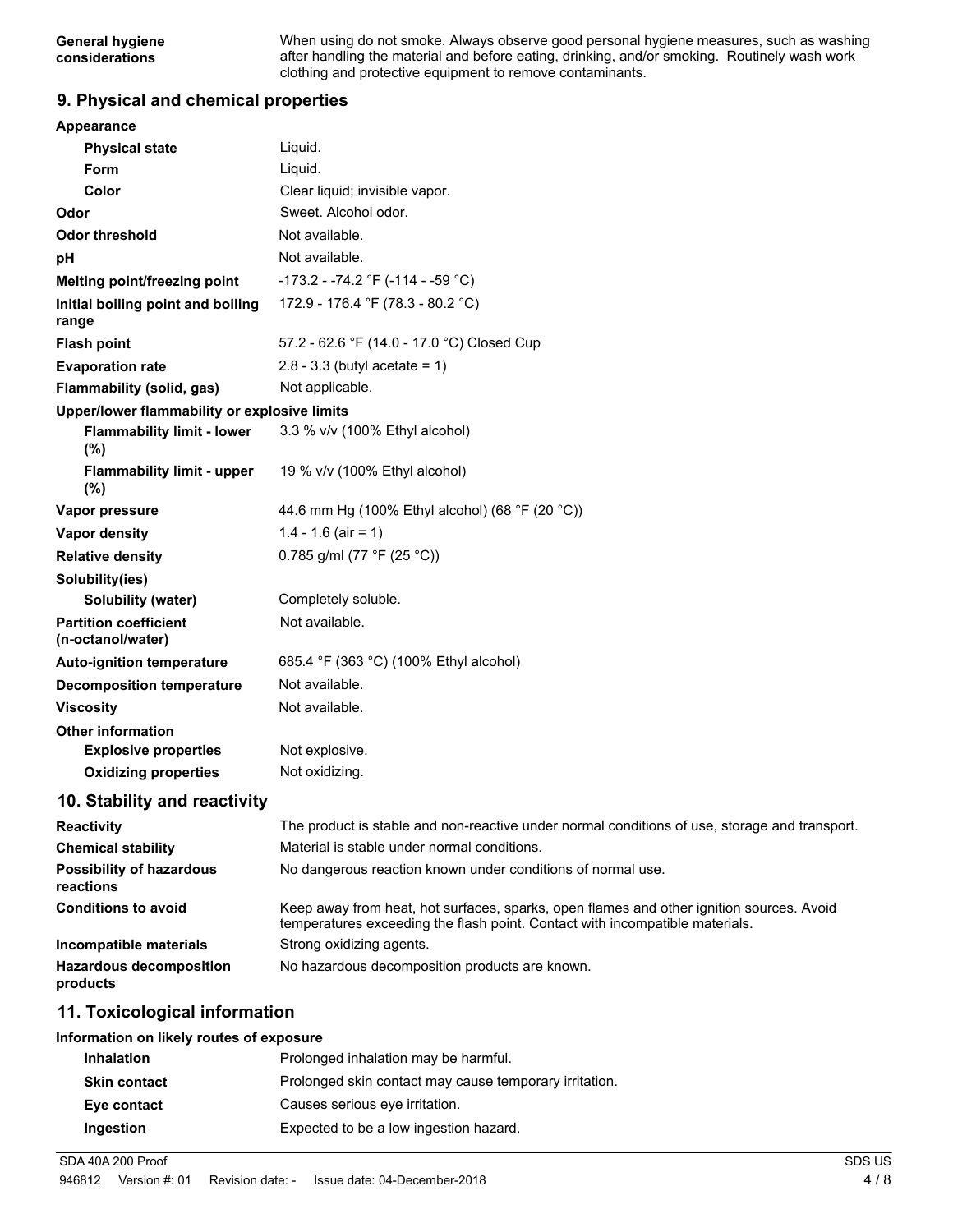Headache. Severe eye irritation. Symptoms may include stinging, tearing, redness, swelling, and blurred vision. Coughing.

#### **Information on toxicological effects**

**Acute toxicity** Not expected to be acutely toxic

| AVWW WAIVIN                                           |                                                                                                                     |                                                                              |  |
|-------------------------------------------------------|---------------------------------------------------------------------------------------------------------------------|------------------------------------------------------------------------------|--|
| <b>Components</b>                                     | <b>Species</b>                                                                                                      | <b>Test Results</b>                                                          |  |
| Ethyl alcohol (CAS 64-17-5)                           |                                                                                                                     |                                                                              |  |
| Acute                                                 |                                                                                                                     |                                                                              |  |
| <b>Inhalation</b>                                     |                                                                                                                     |                                                                              |  |
| Vapor                                                 |                                                                                                                     |                                                                              |  |
| <b>LC50</b>                                           | Rat                                                                                                                 | 117 - 125 mg/l, 4 Hours                                                      |  |
| Oral                                                  |                                                                                                                     |                                                                              |  |
| LD50                                                  | Rat                                                                                                                 | 10470 mg/kg                                                                  |  |
| <b>Skin corrosion/irritation</b>                      | Prolonged skin contact may cause temporary irritation.                                                              |                                                                              |  |
| Serious eye damage/eye<br>irritation                  | Causes serious eye irritation.                                                                                      |                                                                              |  |
| Respiratory or skin sensitization                     |                                                                                                                     |                                                                              |  |
| <b>Respiratory sensitization</b>                      | Not a respiratory sensitizer.                                                                                       |                                                                              |  |
| <b>Skin sensitization</b>                             |                                                                                                                     | This product is not expected to cause skin sensitization.                    |  |
| Germ cell mutagenicity                                | No data available to indicate product or any components present at greater than 0.1% are<br>mutagenic or genotoxic. |                                                                              |  |
| Carcinogenicity                                       | Not classifiable as to carcinogenicity to humans.                                                                   |                                                                              |  |
|                                                       | <b>IARC Monographs. Overall Evaluation of Carcinogenicity</b>                                                       |                                                                              |  |
| Not listed.                                           |                                                                                                                     |                                                                              |  |
| <b>NTP Report on Carcinogens</b>                      |                                                                                                                     |                                                                              |  |
| Not listed.                                           |                                                                                                                     |                                                                              |  |
|                                                       | OSHA Specifically Regulated Substances (29 CFR 1910.1001-1053)                                                      |                                                                              |  |
| Not regulated.<br><b>Reproductive toxicity</b>        |                                                                                                                     | This product is not expected to cause reproductive or developmental effects. |  |
|                                                       | Not classified.                                                                                                     |                                                                              |  |
| Specific target organ toxicity -<br>single exposure   |                                                                                                                     |                                                                              |  |
| Specific target organ toxicity -<br>repeated exposure | Not classified.                                                                                                     |                                                                              |  |
| <b>Aspiration hazard</b>                              | Not an aspiration hazard.                                                                                           |                                                                              |  |
| <b>Chronic effects</b>                                | Prolonged inhalation may be harmful.                                                                                |                                                                              |  |
|                                                       |                                                                                                                     |                                                                              |  |

#### **12. Ecological information**

**Ecotoxicity**

The product is not classified as environmentally hazardous. However, this does not exclude the possibility that large or frequent spills can have a harmful or damaging effect on the environment.

| <b>Components</b>           |             | <b>Species</b>            | <b>Test Results</b>  |  |
|-----------------------------|-------------|---------------------------|----------------------|--|
| Ethyl alcohol (CAS 64-17-5) |             |                           |                      |  |
| <b>Aquatic</b>              |             |                           |                      |  |
| Algae                       | EC10        | Freshwater algae          | 11.5 mg/l, 72 hours  |  |
|                             | <b>EC50</b> | Freshwater algae          | 275 mg/l, 72 hours   |  |
|                             |             | Marine water algae        | 1900 mg/l            |  |
|                             | <b>NOEC</b> | Marine water algae        | 1580 mg/l            |  |
| Fish                        | LC50        | Freshwater fish           | 11200 mg/l, 24 hours |  |
|                             | <b>NOEC</b> | Freshwater fish           | 250 mg/l             |  |
| Invertebrate                | EC50        | Freshwater invertebrate   | 5012 mg/l, 48 hours  |  |
|                             |             | Marine water invertebrate | 857 mg/l, 48 hours   |  |
|                             | <b>NOEC</b> | Freshwater invertebrate   | $9.6$ mg/l, 10 days  |  |
|                             |             | Marine water invertebrate | 79 mg/l, 96 hours    |  |
|                             |             |                           |                      |  |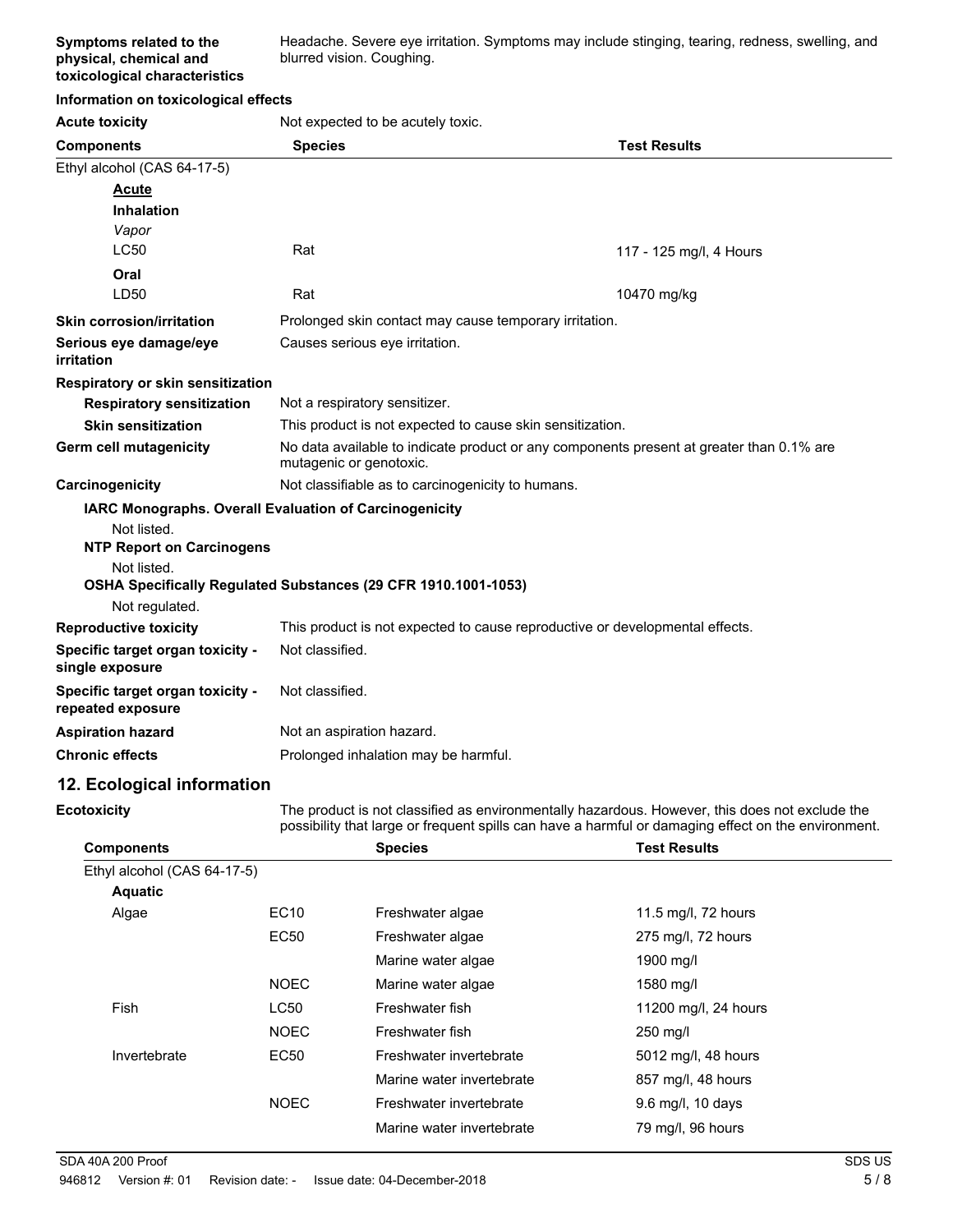| <b>Components</b>                    |                                                                                                                                                                                            | <b>Species</b>                                             | <b>Test Results</b>                                                                                                                                                                              |
|--------------------------------------|--------------------------------------------------------------------------------------------------------------------------------------------------------------------------------------------|------------------------------------------------------------|--------------------------------------------------------------------------------------------------------------------------------------------------------------------------------------------------|
| Other                                | EC50                                                                                                                                                                                       | Lemna minor                                                | 4432 mg/l, 7 days                                                                                                                                                                                |
|                                      | <b>NOEC</b>                                                                                                                                                                                | Lemna minor                                                | 280 mg/l, 7 days                                                                                                                                                                                 |
| <b>Other</b>                         |                                                                                                                                                                                            |                                                            |                                                                                                                                                                                                  |
| Micro-organisms                      | LC50                                                                                                                                                                                       | Micro-organisms                                            | 5800 mg/l, 4 hours                                                                                                                                                                               |
| <b>Terrestial</b>                    |                                                                                                                                                                                            |                                                            |                                                                                                                                                                                                  |
| Plant                                | EC50                                                                                                                                                                                       | Terrestrial plant                                          | 633 mg/kg dw                                                                                                                                                                                     |
| <b>Persistence and degradability</b> |                                                                                                                                                                                            | No data is available on the degradability of this product. |                                                                                                                                                                                                  |
| <b>Bioaccumulative potential</b>     |                                                                                                                                                                                            |                                                            |                                                                                                                                                                                                  |
| Mobility in soil                     |                                                                                                                                                                                            | The product is completely soluble in water.                |                                                                                                                                                                                                  |
| Other adverse effects                | No other adverse environmental effects (e.g. ozone depletion, photochemical ozone creation<br>potential, endocrine disruption, global warming potential) are expected from this component. |                                                            |                                                                                                                                                                                                  |
| 13. Disposal considerations          |                                                                                                                                                                                            |                                                            |                                                                                                                                                                                                  |
| <b>Disposal instructions</b>         |                                                                                                                                                                                            |                                                            | Collect and reclaim or dispose in sealed containers at licensed waste disposal site. Incinerate the<br>material under controlled conditions in an approved incinerator. Do not incinerate sealed |

|                                          | containers. Dispose of contents/container in accordance with local/regional/national/international<br>regulations.                                                                                                     |
|------------------------------------------|------------------------------------------------------------------------------------------------------------------------------------------------------------------------------------------------------------------------|
| Local disposal regulations               | Dispose in accordance with all applicable regulations.                                                                                                                                                                 |
| Hazardous waste code                     | The waste code should be assigned in discussion between the user, the producer and the waste<br>disposal company.                                                                                                      |
| Waste from residues / unused<br>products | Dispose of in accordance with local regulations. Empty containers or liners may retain some<br>product residues. This material and its container must be disposed of in a safe manner (see:<br>Disposal instructions). |
| <b>Contaminated packaging</b>            | Since emptied containers may retain product residue, follow label warnings even after container is<br>emptied. Empty containers should be taken to an approved waste handling site for recycling or<br>disposal.       |

# **14. Transport information**

| <b>DOT</b>                   |                                                                                                      |
|------------------------------|------------------------------------------------------------------------------------------------------|
| <b>UN number</b>             | <b>UN1170</b>                                                                                        |
| UN proper shipping name      | Ethyl alcohol solution                                                                               |
| Transport hazard class(es)   |                                                                                                      |
| <b>Class</b>                 | 3                                                                                                    |
| <b>Subsidiary risk</b>       |                                                                                                      |
| Label(s)                     | 3                                                                                                    |
| Packing group                | $\mathsf{II}$                                                                                        |
| <b>Environmental hazards</b> |                                                                                                      |
| <b>Marine pollutant</b>      | No.                                                                                                  |
|                              | Special precautions for user Read safety instructions, SDS and emergency procedures before handling. |
| <b>Special provisions</b>    | 24, IB2, T4, TP1                                                                                     |
| <b>Packaging exceptions</b>  | 4b, 150                                                                                              |
| Packaging non bulk           | 202                                                                                                  |
| Packaging bulk               | 242                                                                                                  |
| <b>IATA</b>                  |                                                                                                      |
| UN number                    | UN1170                                                                                               |
| UN proper shipping name      | Ethyl alcohol solution                                                                               |
| Transport hazard class(es)   |                                                                                                      |
| <b>Class</b>                 | 3                                                                                                    |
| <b>Subsidiary risk</b>       |                                                                                                      |
| Packing group                | $\mathsf{I}$                                                                                         |
| <b>Environmental hazards</b> | No.                                                                                                  |
| <b>ERG Code</b>              | 3L                                                                                                   |
|                              | Special precautions for user Read safety instructions, SDS and emergency procedures before handling. |
| <b>IMDG</b>                  |                                                                                                      |
| UN number                    | UN1170                                                                                               |
| UN proper shipping name      | ETHYL ALCOHOL SOLUTION                                                                               |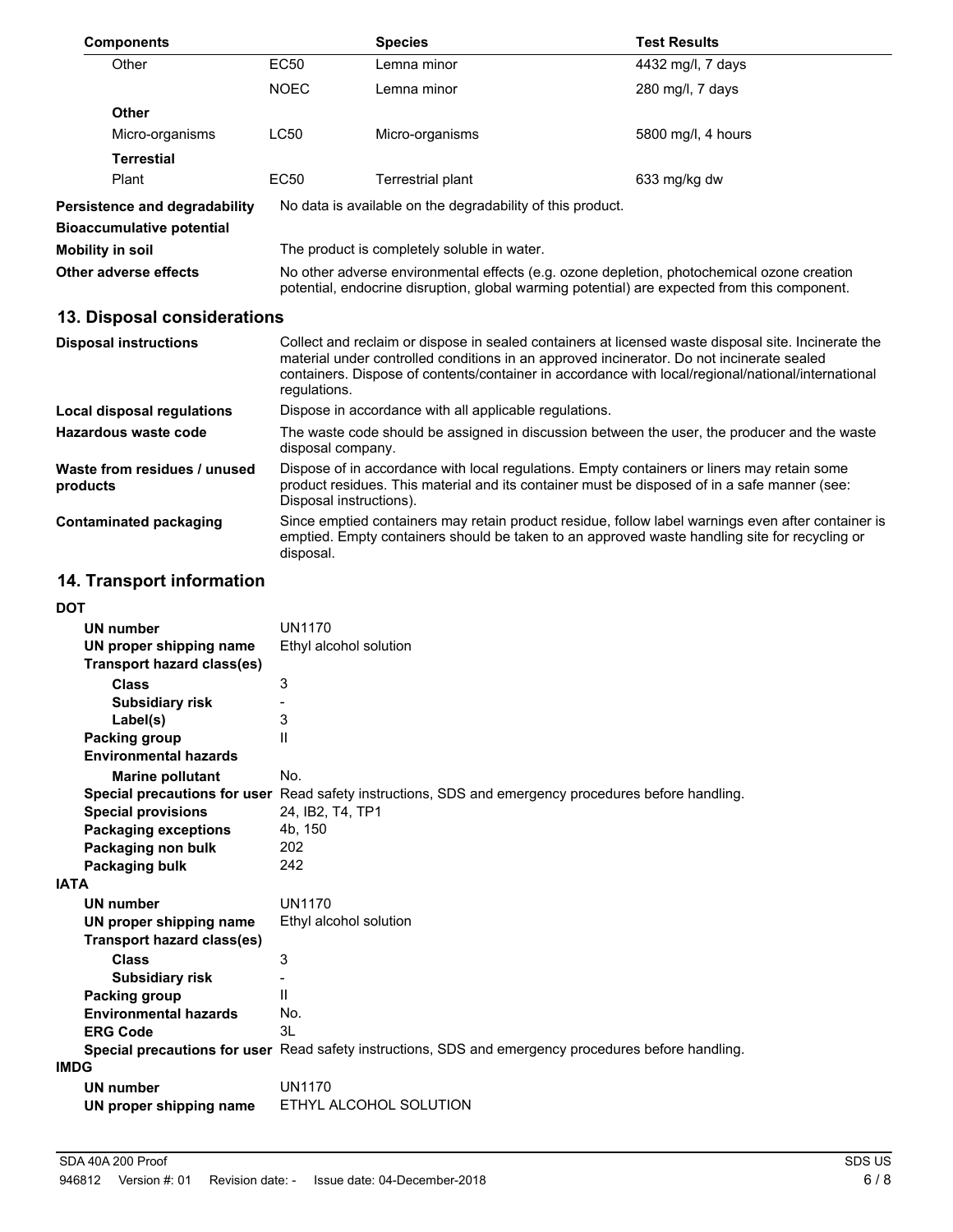| Transport hazard class(es)                                                     |                                                                                                                   |
|--------------------------------------------------------------------------------|-------------------------------------------------------------------------------------------------------------------|
| <b>Class</b>                                                                   | 3                                                                                                                 |
| <b>Subsidiary risk</b>                                                         | $\overline{\phantom{0}}$                                                                                          |
| <b>Packing group</b><br><b>Environmental hazards</b>                           | $\mathsf{I}$                                                                                                      |
| <b>Marine pollutant</b>                                                        | No.                                                                                                               |
| EmS                                                                            | F-E, S-D                                                                                                          |
|                                                                                | Special precautions for user Read safety instructions, SDS and emergency procedures before handling.              |
| Transport in bulk according to<br>Annex II of MARPOL 73/78 and<br>the IBC Code | Not established.                                                                                                  |
| 15. Regulatory information                                                     |                                                                                                                   |
| <b>US federal regulations</b>                                                  | This product is a "Hazardous Chemical" as defined by the OSHA Hazard Communication<br>Standard, 29 CFR 1910.1200. |
|                                                                                | TSCA Section 12(b) Export Notification (40 CFR 707, Subpt. D)                                                     |
| Not regulated.                                                                 | <b>CERCLA Hazardous Substance List (40 CFR 302.4)</b>                                                             |
| Not listed.                                                                    |                                                                                                                   |
| <b>SARA 304 Emergency release notification</b>                                 |                                                                                                                   |
| Not regulated.<br>Not regulated.                                               | OSHA Specifically Regulated Substances (29 CFR 1910.1001-1053)                                                    |
| <b>Toxic Substances Control</b><br>Act (TSCA)                                  | All components of the mixture on the TSCA 8(b) inventory are designated "active".                                 |
| Superfund Amendments and Reauthorization Act of 1986 (SARA)                    |                                                                                                                   |
| <b>SARA 302 Extremely hazardous substance</b>                                  |                                                                                                                   |
| Not listed.                                                                    |                                                                                                                   |
| SARA 311/312 Hazardous<br>chemical                                             | Yes                                                                                                               |
| <b>Classified hazard</b><br>categories                                         | Flammable (gases, aerosols, liquids, or solids)<br>Serious eye damage or eye irritation                           |
| SARA 313 (TRI reporting)<br>Not regulated.                                     |                                                                                                                   |
| <b>Other federal regulations</b>                                               |                                                                                                                   |
|                                                                                | Clean Air Act (CAA) Section 112 Hazardous Air Pollutants (HAPs) List                                              |
| Not regulated.                                                                 |                                                                                                                   |
|                                                                                | Clean Air Act (CAA) Section 112(r) Accidental Release Prevention (40 CFR 68.130)                                  |
| Not regulated.                                                                 |                                                                                                                   |
| <b>Safe Drinking Water Act</b><br>(SDWA)                                       | Not regulated.                                                                                                    |
|                                                                                | FEMA Priority Substances Respiratory Health and Safety in the Flavor Manufacturing Workplace                      |
| Ethyl alcohol (CAS 64-17-5)                                                    | Low priority                                                                                                      |
| <b>US state regulations</b>                                                    |                                                                                                                   |
| US. Massachusetts RTK - Substance List                                         |                                                                                                                   |
| Ethyl alcohol (CAS 64-17-5)                                                    |                                                                                                                   |
|                                                                                | US. New Jersey Worker and Community Right-to-Know Act                                                             |
| Ethyl alcohol (CAS 64-17-5)                                                    |                                                                                                                   |
|                                                                                | US. Pennsylvania Worker and Community Right-to-Know Law                                                           |
| Ethyl alcohol (CAS 64-17-5)<br><b>US. Rhode Island RTK</b>                     |                                                                                                                   |
| Ethyl alcohol (CAS 64-17-5)                                                    |                                                                                                                   |